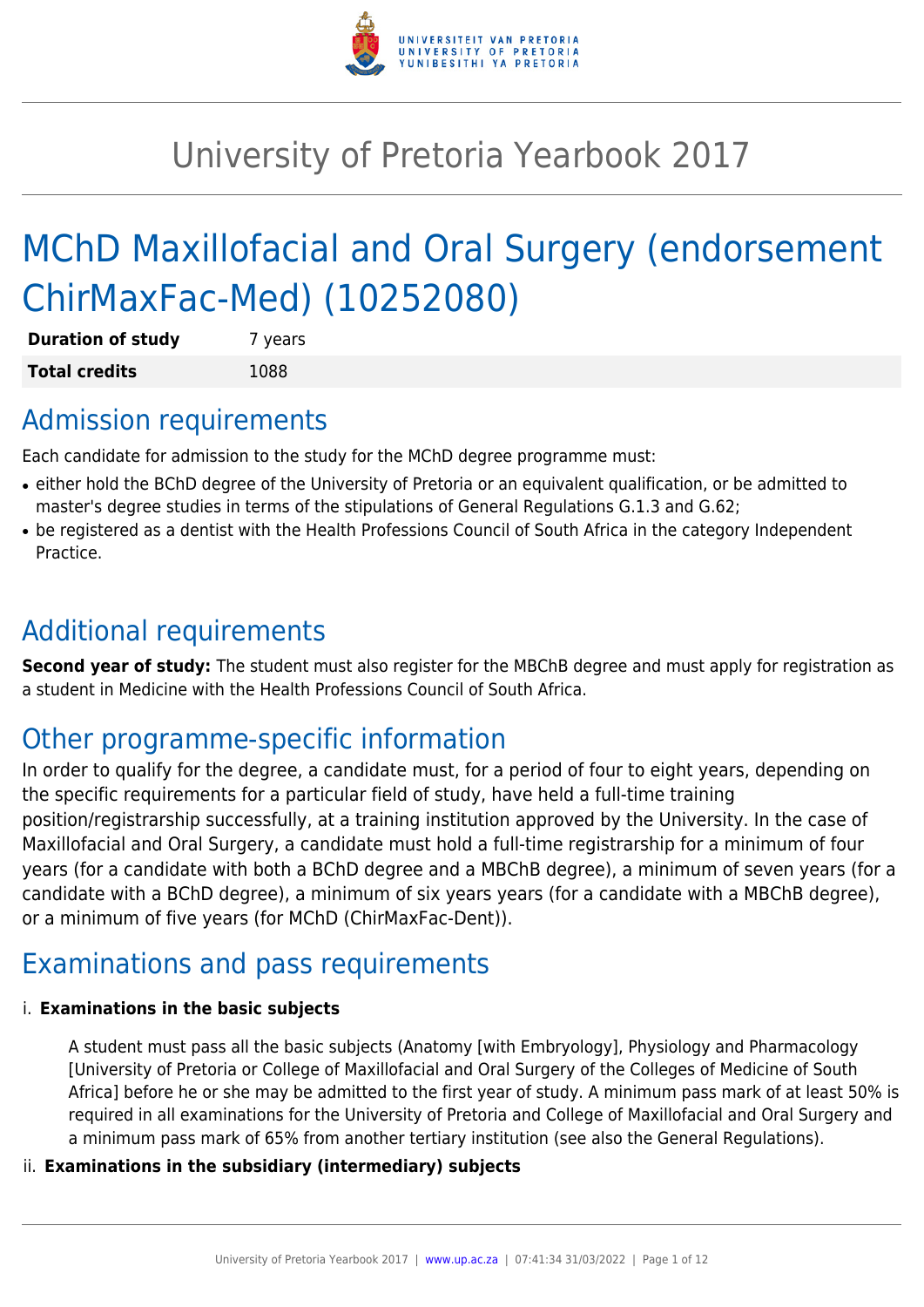

(The minimum pass mark is 50%.)

- a. For the endorsement Maxillofacial Surgery-Medicus, a student has to pass in Principles of surgery in the year of study as indicated, before he or she may continue with the programme.
- b. A student has to pass in Applied oral pathology at least two and a half years prior to the examination in his or her major subject.

These subsidiary subjects may be passed at the University of Pretoria or the College of Maxillofacial and Oral Surgery of the Colleges of Medicine of South Africa.

iii. If a student fails any of the subsidiary subjects Principles of surgery or Applied oral pathology, the head of department may recommend that he or she be admitted to a second examination.

#### iv. **Examination and evaluation in the major subject**

- a. If a student fails his or her major subject, the student has to reapply for admission to the final examination of the College of Maxillofacial and Oral Surgery of the Colleges of Medicine of South Africa.
- b. In the light of the fact that a postgraduate student may repeat an examination in any subject only once, a student who fails a second examination, will have to discontinue the programme.
- c. If a student has been admitted to a second examination in the major subject, the head of department will determine whether he or she should vacate the registrarship at the end of the training period. The student has to vacate the registrarship immediately after the second examination has been completed.
- d. Subminimum: A student must obtain a subminimum of 60% in the clinical section (operation and short cases) of the examination, with a subminimum of 50% in all the other sections for the master's degree. He or she must also comply with the requirements regarding the number of operation procedures performed in each section, as required by the head of department. A final mark of at least 50% is required in order to pass in a subject.
- e. In addition to the stipulations already mentioned, the student must submit and pass a mini-dissertation (endorsement Maxillofacial Surgery-Med) or a dissertation (endorsement Maxillofacial Surgery-Dent), on an approved topic related to the major subject and submit a manuscript as required (see also the General Regulations). A complete record of operations (as a logbook) must also be submitted.

(v) The master's degree can only be conferred after the National Professional Examination [FCMFOS(SA)] has been passed (as this master's degree and the Fellowship may be used as an interwoven final equivalence examination).

## Exemption

Exemption may be granted by the Dean, on the recommendation of the Head of Department by virtue of comparable training and/or experience in terms of the requirements of School Regulations, with the proviso that exemption from the examination and evaluation in the major subject may not be granted.

**Please note**: The regulations of the Health Professions Council of South Africa, as published in the Government Gazette No. 4631 of 11 January 1991 – Notice No. R.40 (as amended), will be used as a criterion in determining the period of exemption.

## Pass with distinction

A student who obtains a final mark of at least 75% (with the first attempt) in the major subject, qualifies to obtain the degree with distinction.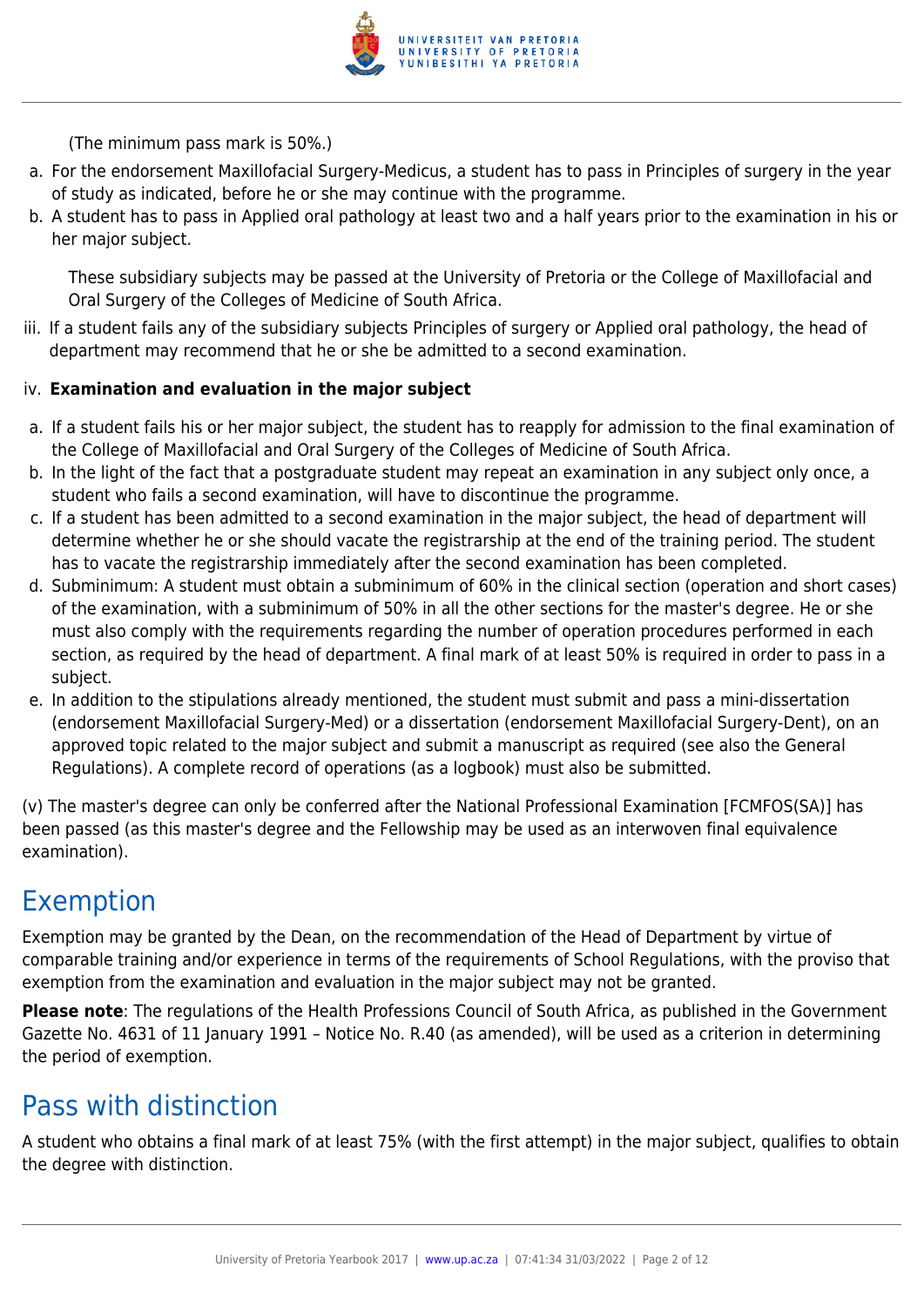

## General information

- 1. The content of the basic subjects, subsidiary subjects and attendance courses will be determined by the particular head of department in consultation with the head of the department at Dentistry or Medicine.
- 2. General information concerning content and extent of the basic and subsidiary subjects is available at the department in question.
- 3. Students have to ensure that certificates of satisfactory preparation are acquired in all the attendance courses.

#### **Maxillofacial and Oral Surgery Major subject:**

Maxillofacial and oral surgery: Experience is acquired through practical and clinical training and supplemented by seminars, discussions, papers and research. Diagnosis, planning, surgical and secondary treatment of diseases, injuries and defects of the human mouth, jaws, face and related structures.

#### **Subsidiary (intermediary) subject:**

Principles of surgery: Instruction mainly by the Departments of Surgery (and its divisions), Neurosurgery, Otorhinolaryngology, Ophthalmology and Family Medicine. This training takes place over nine months. Instruction in the subsidiary subject: Principles of surgery: Endorsement ChirMaxFac-Med BVC 806 General Surgery (including Paediatric Surgery): 2 months Intensive Care: 2 months Neurosurgery: 2 months Ophthalmology: 1 month Otorhinolaryngology: 1 month Plastic Surgery: 1 month Applied Oral Pathology: 3 months

#### **Endorsement ChirMaxFac-Dent BVC 807**

Distress Unit (Family Medicine): 1 month General Surgery (including Paediatric Surgery): 1 month Intensive Care: 2 months Neurosurgery: 2 months Ophthalmology: 1 month Otorhinolaryngology: 1 month Plastic Surgery: 1 month Applied Oral Pathology: 3 months

#### **General information concerning the endorsements ChirMaxFac-Med and ChirMaxFac-Dent**

- 1. A candidate with a BChD or BDS degree should preferably enrol for the MChD(ChirMaxFac-Med) programme.
- 2. Permission is granted to a student for (ChirMaxFac-Med) to register simul-taneously for the postgraduate and undergraduate programmes as applicable. At the end of the programme the student will have complied with all the requirements for the BChD, MBChB and MChD degrees.
- 3. The content of the basic and subsidiary (intermediary) subjects and attendance courses will be determined by the particular head of department, in consultation with the Department of Maxillofacial and Oral Surgery.
- 4. Basic and subsidiary (intermediary) subjects: Acknowledgement of basic and/or subsidiary (intermediary)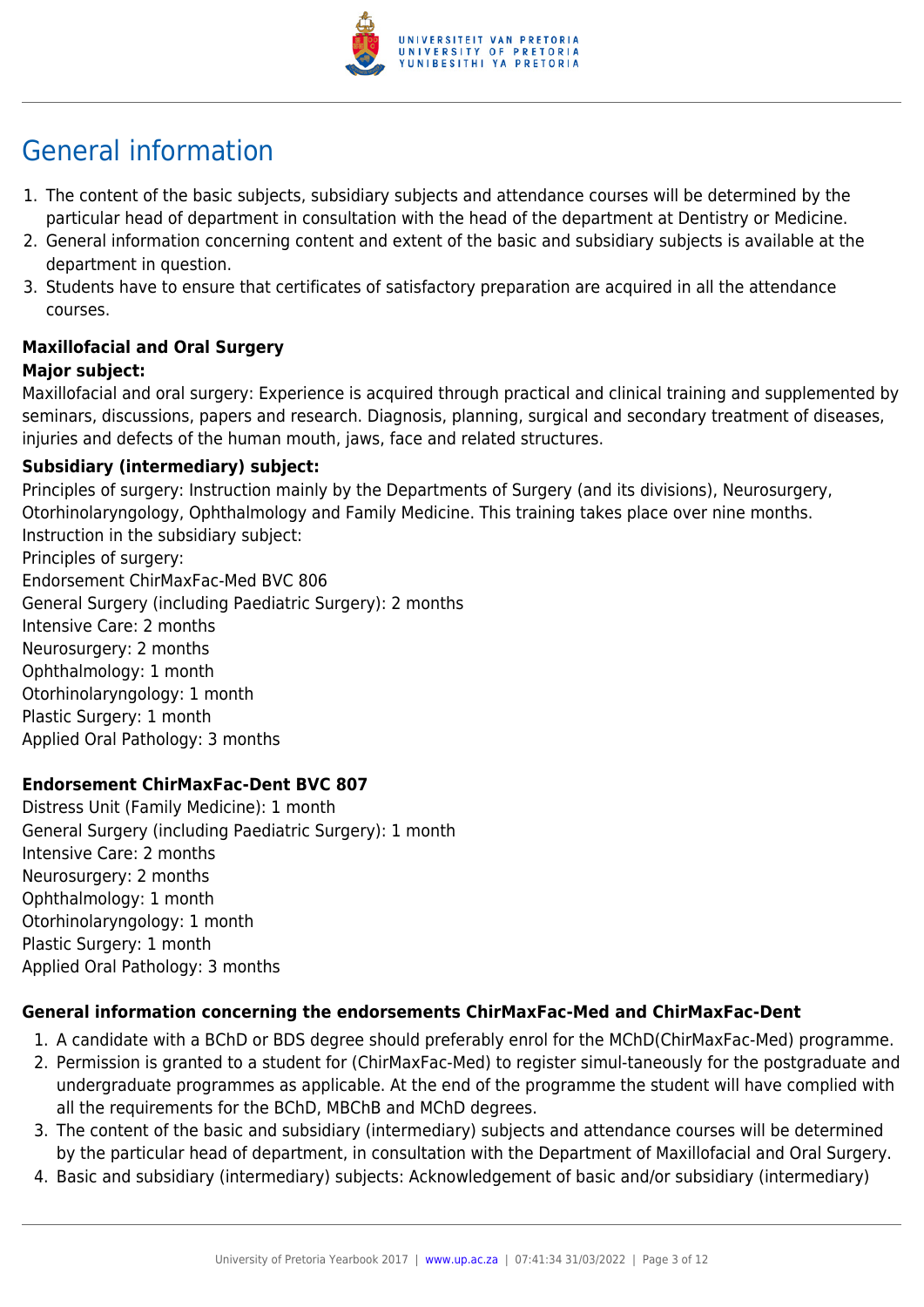

subjects may be granted if all the particular subjects have already been passed at an approved institution such as the Colleges of South Africa (College of Maxillofacial and Oral Surgery) as recommended by the Head of department.

- 5. Pharmacology as a basic subject has to be passed as a prerequisite before the first year of study, should all other basic subjects be acknowledged by an approved institution.
- 6. Instruction in the major subject extends over a minimum period of three years, of which the first year mainly concentrates on minor oral surgery.
- 7. A student for the endorsement ChirMaxFac-Med can only fulfil his or her clinical obligations in Principles of Surgery after he or she has complied with the requirements for the MBChB degree, as well as having completed the Certificate for Advanced Trauma Life Support (ATLS) (before commencing the registrarship).
- 8. The instruction in the last two years in the major subject takes place only after having successfully completed the subsidiary subjects.
- 9. The first year of registrarship is acknowledged as an additional year of experience for Medicine and Dentistry if the training in Maxillofacial and Oral Surgery is discontinued. However, a student who discontinues one of the subjects must resign from the registrarship immediately.
- 10. The basic subjects for Maxillofacial and Oral Surgery (endorsements ChirMaxFax-Med and ChirMaxFac-Dent) are identical.
- 11. The requirements for the major subject are: Submission of a mini-dissertation (endorsement ChirMaxFac-Med) and a dissertation (endorsement ChirMaxFac-Dent), a letter from an appropriate journal editor, acknowledging receipt of the draft manuscript, surgical portfolio (logbook) with minimum cases treated per surgical section, a prescribed summary of case reports, any publications, research abstracts, examination in a surgical procedure and examination in patient short cases conducted under examination conditions.
- 12. A student may only proceed with the final FC MFOS (SA) examination after fulfilling the requirements for the MChD(ChirMaxFac-Med or -Dent) as stipulated in 11. above.
- 13. The MChD(ChirMaxFac-Med or -Dent) may only be awarded after successfully passing the final examination for the FC MFOS (SA).
- 14. Costs or fees for any examination(s) and registration at the Colleges of Medicine of South Africa have to be met by the student.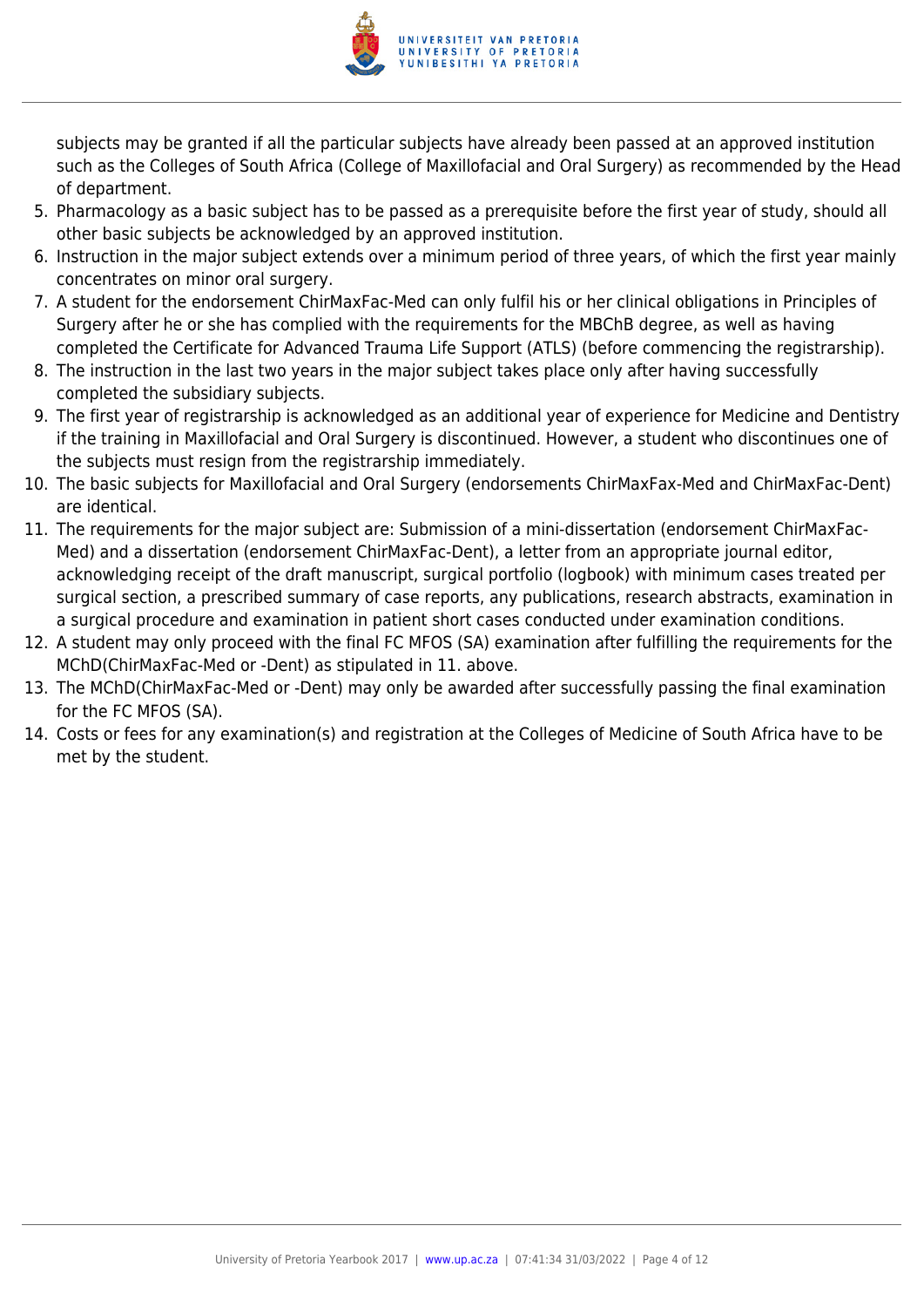

**Minimum credits: 856**

### **Core modules**

#### **Anatomy 870 (ANA 870)**

| <b>Module credits</b>         | 36.00                                      |
|-------------------------------|--------------------------------------------|
| <b>Prerequisites</b>          | No prerequisites.                          |
| <b>Language of tuition</b>    | Afrikaans and English is used in one class |
| <b>Academic organisation</b>  | Anatomy                                    |
| <b>Period of presentation</b> | Year                                       |

#### **General pathology 808 (APA 808)**

| <b>Module credits</b>         | 24.00                                      |
|-------------------------------|--------------------------------------------|
| <b>Prerequisites</b>          | No prerequisites.                          |
| Language of tuition           | Separate classes for Afrikaans and English |
| <b>Academic organisation</b>  | Anatomical Pathology                       |
| <b>Period of presentation</b> | Year                                       |

#### **Pharmacology 806 (FAR 806)**

| <b>Module credits</b>         | 36.00                                      |
|-------------------------------|--------------------------------------------|
| <b>Prerequisites</b>          | No prerequisites.                          |
| <b>Contact time</b>           | 1 discussion class per week                |
| <b>Language of tuition</b>    | Afrikaans and English is used in one class |
| <b>Academic organisation</b>  | Pharmacology                               |
| <b>Period of presentation</b> | Year                                       |
| <b>Module content</b>         |                                            |

\*Attendance module only

#### **Physiology 806 (FSG 806)**

| <b>Module credits</b>         | 36.00                                      |
|-------------------------------|--------------------------------------------|
| <b>Prerequisites</b>          | No prerequisites.                          |
| Language of tuition           | Separate classes for Afrikaans and English |
| <b>Academic organisation</b>  | Physiology                                 |
| <b>Period of presentation</b> | Year                                       |

### **Maxillo-facial and oral surgery 802 (KGM 802)**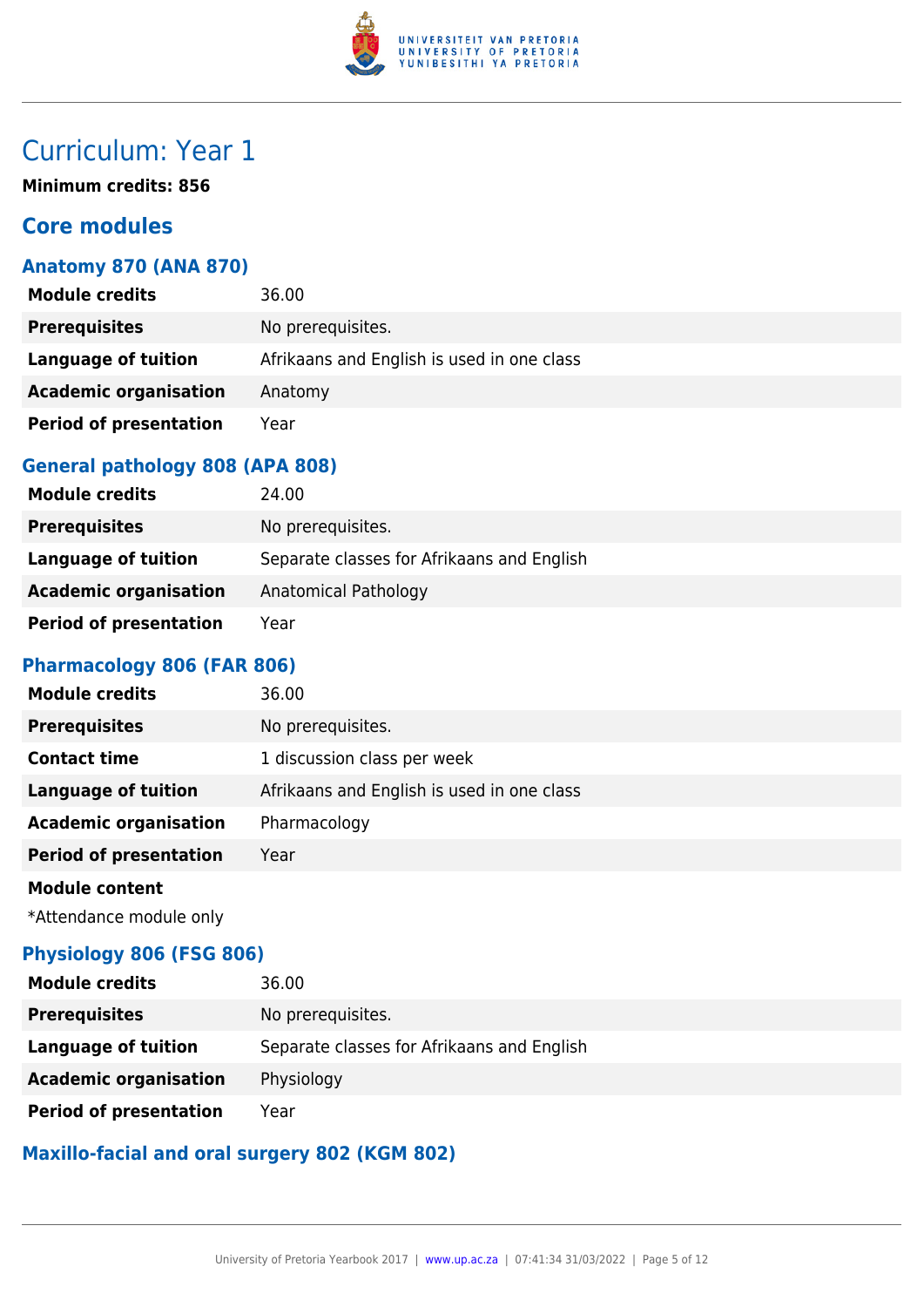

| <b>Module credits</b>         | 700.00                                          |
|-------------------------------|-------------------------------------------------|
| <b>Prerequisites</b>          | No prerequisites.                               |
| <b>Contact time</b>           | 1 seminar per week, 1 discussion class per week |
| <b>Language of tuition</b>    | Separate classes for Afrikaans and English      |
| <b>Academic organisation</b>  | Maxillo-Facial + Oral Surgery                   |
| <b>Period of presentation</b> | Year                                            |

### **Oral Pathology 805 (MPG 805)**

| <b>Module credits</b>         | 24.00                                      |
|-------------------------------|--------------------------------------------|
| <b>Prerequisites</b>          | No prerequisites.                          |
| <b>Contact time</b>           | 1 discussion class per week                |
| <b>Language of tuition</b>    | Separate classes for Afrikaans and English |
| <b>Academic organisation</b>  | Oral Pathology and Oral Biolog             |
| <b>Period of presentation</b> | Year                                       |

## **Ethics and human rights 800 (EHR 800)**

| <b>Module credits</b>         | 0.00                           |
|-------------------------------|--------------------------------|
| Language of tuition           | Module is presented in English |
| <b>Academic organisation</b>  | <b>School of Dentistry</b>     |
| <b>Period of presentation</b> | Yearl                          |

### **Applied research methodology 802 (TNM 802)**

| <b>Module credits</b>         | 0.00                           |
|-------------------------------|--------------------------------|
| <b>Language of tuition</b>    | Module is presented in English |
| <b>Academic organisation</b>  | Health Sciences Dean's Office  |
| <b>Period of presentation</b> | Year                           |
| <b>Module content</b>         |                                |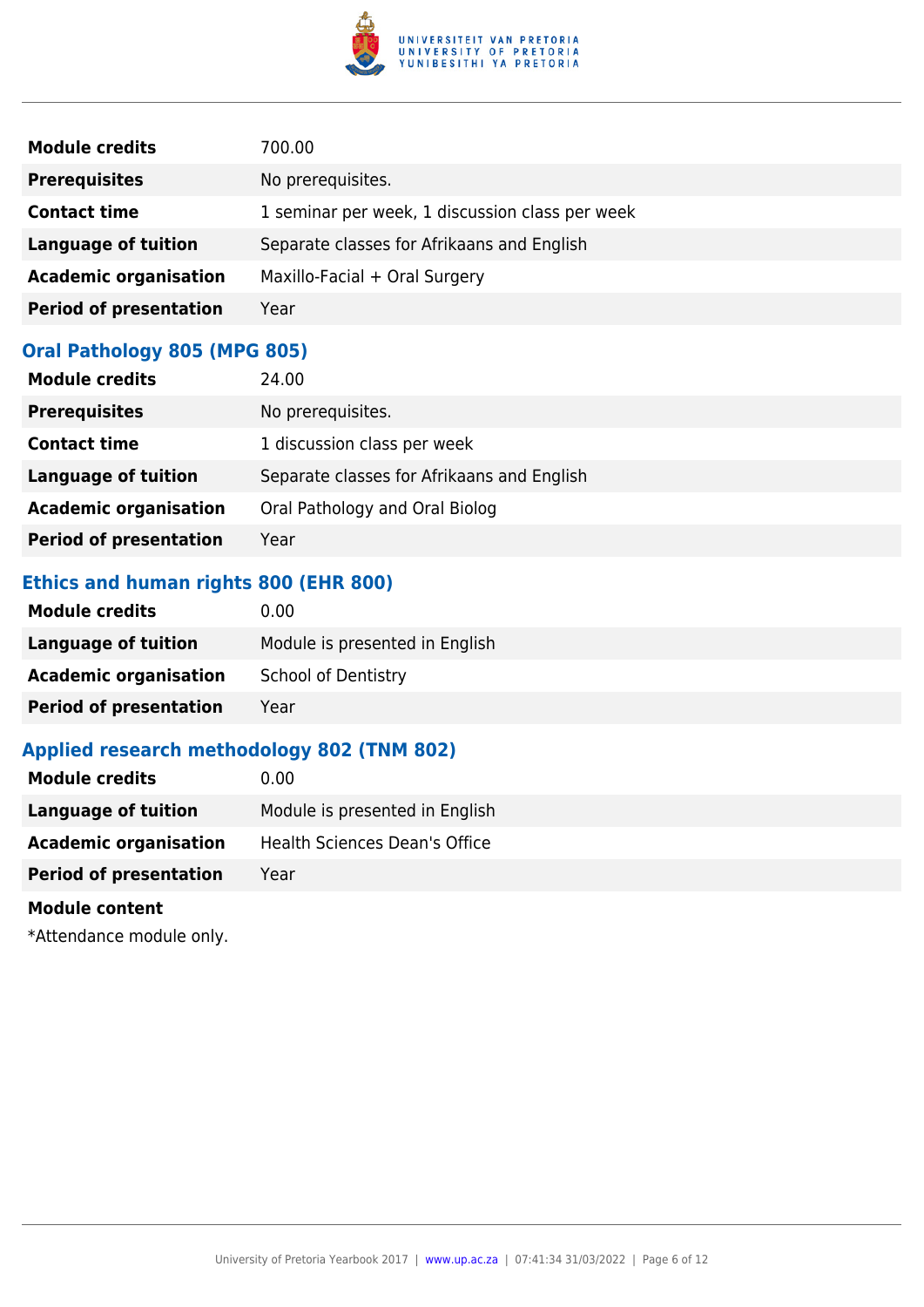

**Minimum credits: 700**

### **Core modules**

#### **Maxillo-facial and oral surgery 802 (KGM 802)**

| <b>Module credits</b>         | 700.00                                          |
|-------------------------------|-------------------------------------------------|
| <b>Prerequisites</b>          | No prerequisites.                               |
| <b>Contact time</b>           | 1 seminar per week, 1 discussion class per week |
| <b>Language of tuition</b>    | Separate classes for Afrikaans and English      |
| <b>Academic organisation</b>  | Maxillo-Facial + Oral Surgery                   |
| <b>Period of presentation</b> | Year                                            |
|                               |                                                 |

## **Ethics and human rights 800 (EHR 800)**

| 0.00                           |
|--------------------------------|
| Module is presented in English |
| <b>School of Dentistry</b>     |
| Year                           |
|                                |

#### **Applied research methodology 802 (TNM 802)**

| <b>Module credits</b>         | 0.00                           |
|-------------------------------|--------------------------------|
| Language of tuition           | Module is presented in English |
| <b>Academic organisation</b>  | Health Sciences Dean's Office  |
| <b>Period of presentation</b> | Year                           |
|                               |                                |

#### **Module content**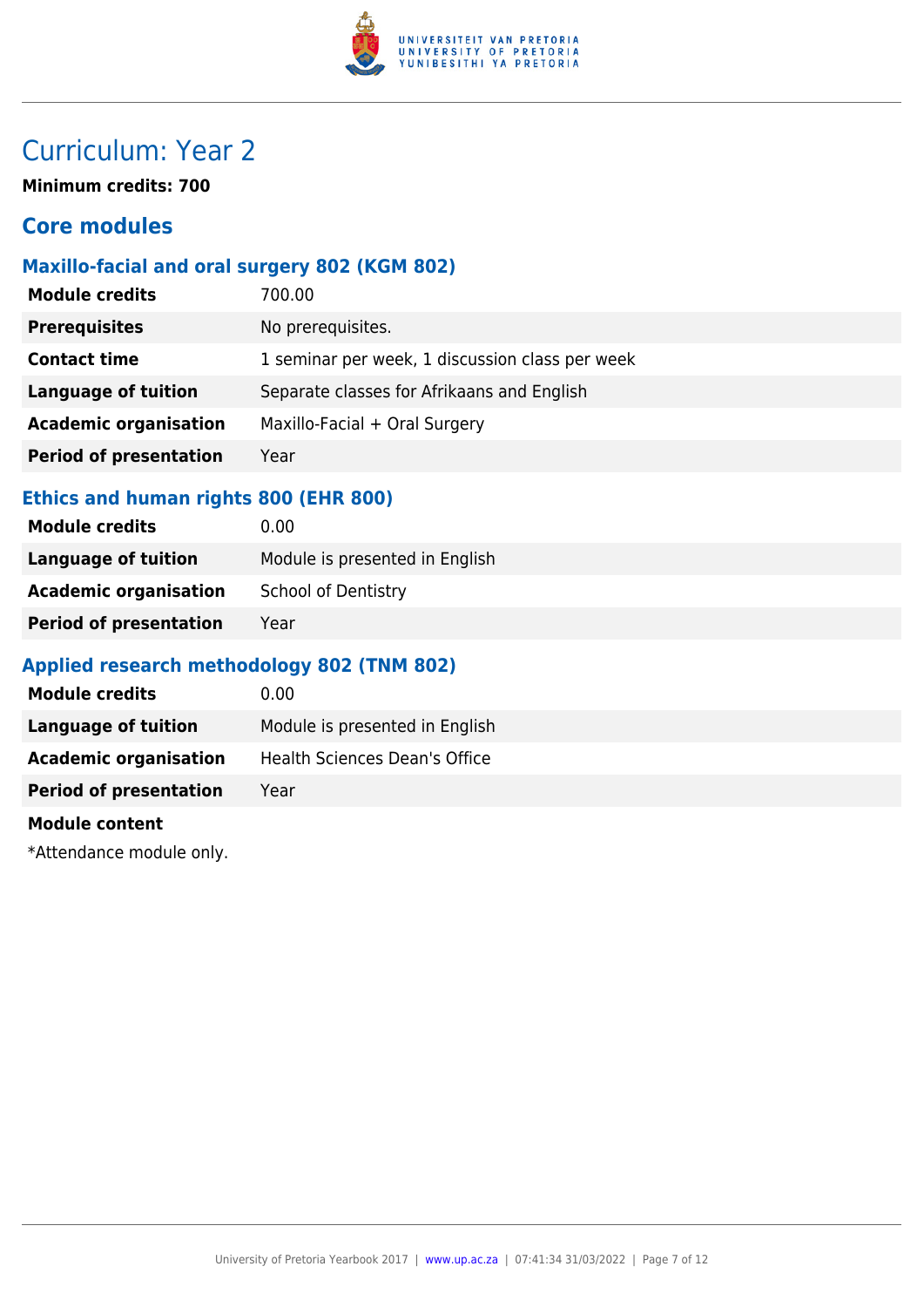

**Minimum credits: 700**

### **Core modules**

#### **Maxillo-facial and oral surgery 802 (KGM 802)**

| <b>Module credits</b>         | 700.00                                          |
|-------------------------------|-------------------------------------------------|
| <b>Prerequisites</b>          | No prerequisites.                               |
| <b>Contact time</b>           | 1 seminar per week, 1 discussion class per week |
| <b>Language of tuition</b>    | Separate classes for Afrikaans and English      |
| <b>Academic organisation</b>  | Maxillo-Facial + Oral Surgery                   |
| <b>Period of presentation</b> | Year                                            |
|                               |                                                 |

## **Ethics and human rights 800 (EHR 800)**

| 0.00                           |
|--------------------------------|
| Module is presented in English |
| <b>School of Dentistry</b>     |
| Year                           |
|                                |

#### **Applied research methodology 802 (TNM 802)**

| <b>Module credits</b>         | 0.00                           |
|-------------------------------|--------------------------------|
| Language of tuition           | Module is presented in English |
| <b>Academic organisation</b>  | Health Sciences Dean's Office  |
| <b>Period of presentation</b> | Year                           |
|                               |                                |

#### **Module content**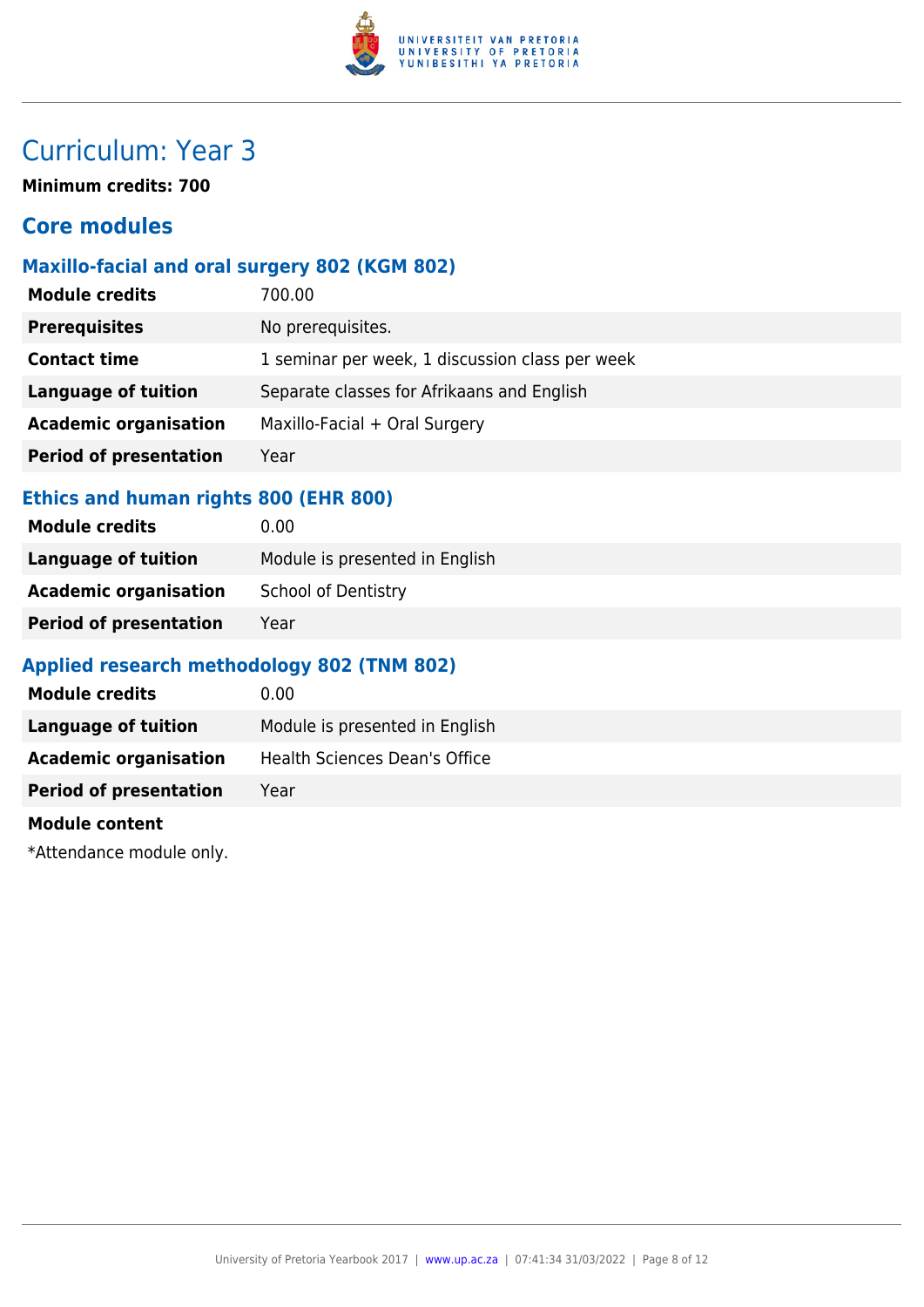

**Minimum credits: 700**

### **Core modules**

#### **Maxillo-facial and oral surgery 802 (KGM 802)**

| <b>Module credits</b>         | 700.00                                          |
|-------------------------------|-------------------------------------------------|
| <b>Prerequisites</b>          | No prerequisites.                               |
| <b>Contact time</b>           | 1 seminar per week, 1 discussion class per week |
| <b>Language of tuition</b>    | Separate classes for Afrikaans and English      |
| <b>Academic organisation</b>  | Maxillo-Facial + Oral Surgery                   |
| <b>Period of presentation</b> | Year                                            |
|                               |                                                 |

## **Ethics and human rights 800 (EHR 800)**

| 0.00                           |
|--------------------------------|
| Module is presented in English |
| <b>School of Dentistry</b>     |
| Year                           |
|                                |

### **Applied research methodology 802 (TNM 802)**

| <b>Module credits</b>         | 0.00                           |
|-------------------------------|--------------------------------|
| Language of tuition           | Module is presented in English |
| <b>Academic organisation</b>  | Health Sciences Dean's Office  |
| <b>Period of presentation</b> | Year                           |
|                               |                                |

#### **Module content**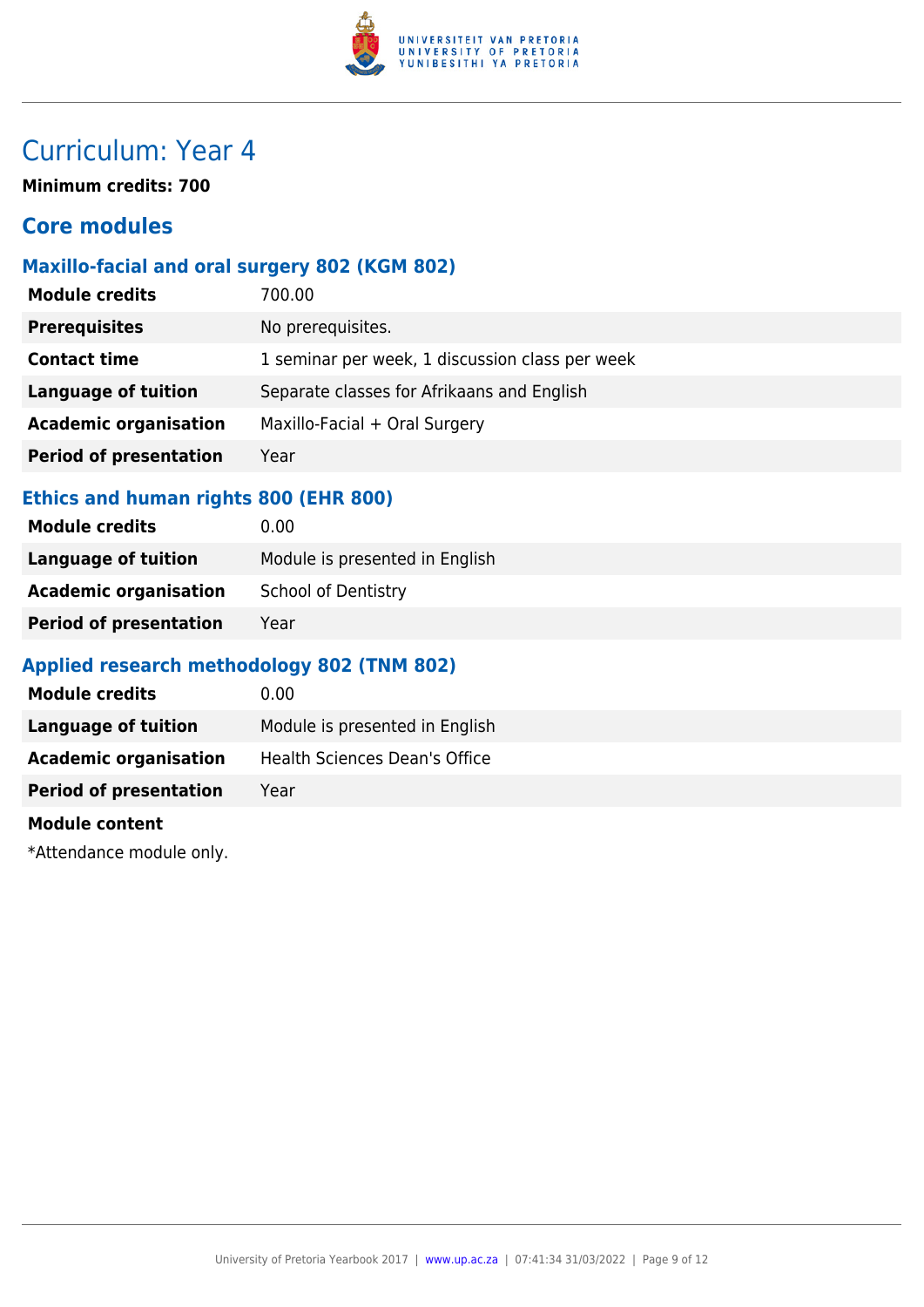

**Minimum credits: 700**

### **Core modules**

#### **Maxillo-facial and oral surgery 802 (KGM 802)**

| <b>Module credits</b>         | 700.00                                          |
|-------------------------------|-------------------------------------------------|
| <b>Prerequisites</b>          | No prerequisites.                               |
| <b>Contact time</b>           | 1 seminar per week, 1 discussion class per week |
| <b>Language of tuition</b>    | Separate classes for Afrikaans and English      |
| <b>Academic organisation</b>  | Maxillo-Facial + Oral Surgery                   |
| <b>Period of presentation</b> | Year                                            |
|                               |                                                 |

#### **Ethics and human rights 800 (EHR 800)**

| 0.00                           |
|--------------------------------|
| Module is presented in English |
| <b>School of Dentistry</b>     |
| Year                           |
|                                |

#### **Applied research methodology 802 (TNM 802)**

| <b>Module credits</b>         | 0.00                           |
|-------------------------------|--------------------------------|
| Language of tuition           | Module is presented in English |
| <b>Academic organisation</b>  | Health Sciences Dean's Office  |
| <b>Period of presentation</b> | Year                           |
|                               |                                |

#### **Module content**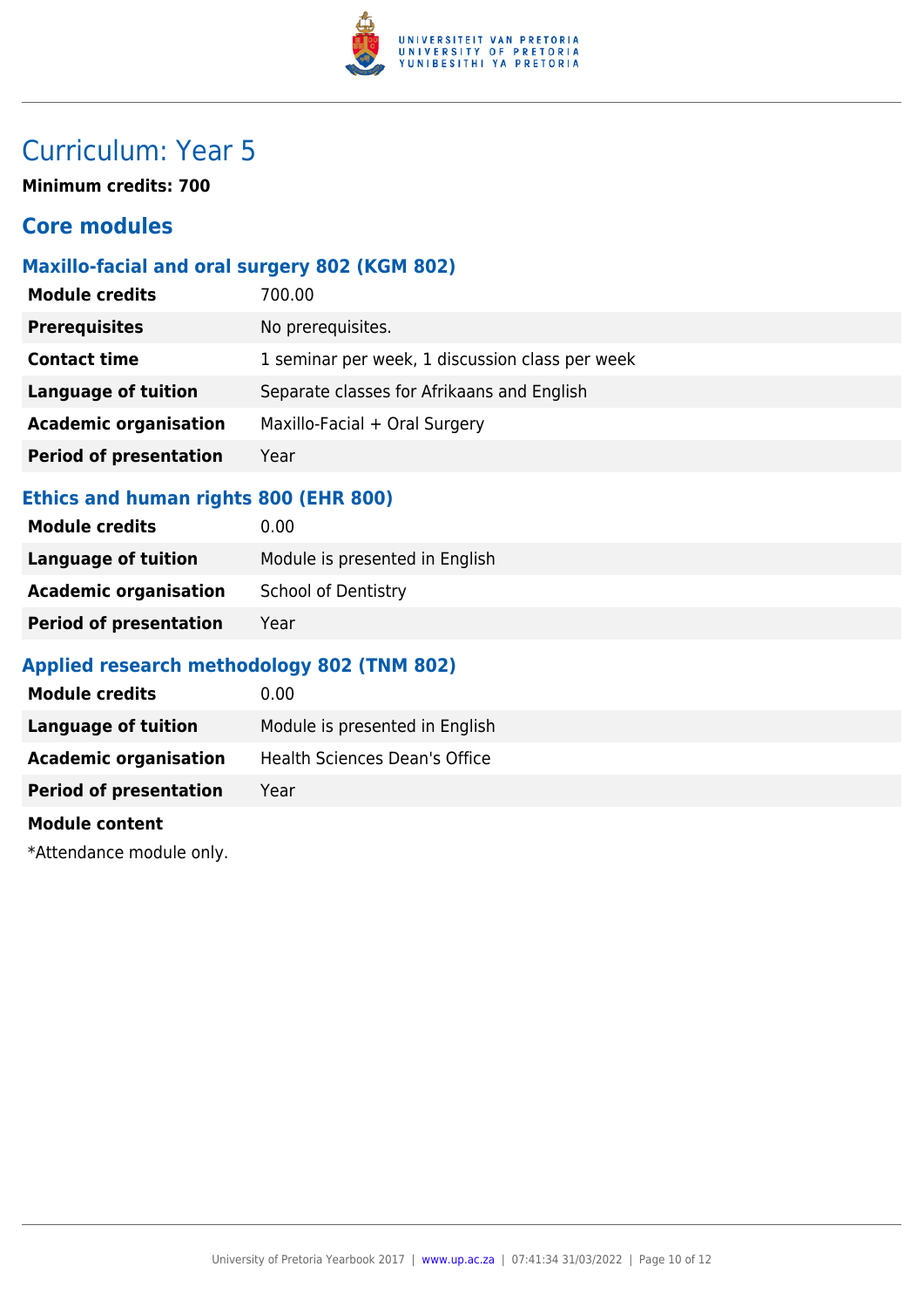

**Minimum credits: 932**

### **Core modules**

### **Principles of surgery 806 (BVC 806)**

| <b>Module credits</b>         | 52.00                                      |
|-------------------------------|--------------------------------------------|
| <b>Prerequisites</b>          | No prerequisites.                          |
| Language of tuition           | Afrikaans and English is used in one class |
| <b>Academic organisation</b>  | Surgery                                    |
| <b>Period of presentation</b> | Year                                       |

#### **Maxillo-facial and oral surgery 802 (KGM 802)**

| <b>Module credits</b>         | 700.00                                          |
|-------------------------------|-------------------------------------------------|
| <b>Prerequisites</b>          | No prerequisites.                               |
| <b>Contact time</b>           | 1 seminar per week, 1 discussion class per week |
| <b>Language of tuition</b>    | Separate classes for Afrikaans and English      |
| <b>Academic organisation</b>  | Maxillo-Facial + Oral Surgery                   |
| <b>Period of presentation</b> | Year                                            |

#### **Dissertation: Maxillofacial and Oral surgery 893 (KGM 893)**

| <b>Module credits</b>         | 180.00                         |
|-------------------------------|--------------------------------|
| Language of tuition           | Module is presented in English |
| <b>Academic organisation</b>  | Maxillo-Facial + Oral Surgery  |
| <b>Period of presentation</b> | Year                           |